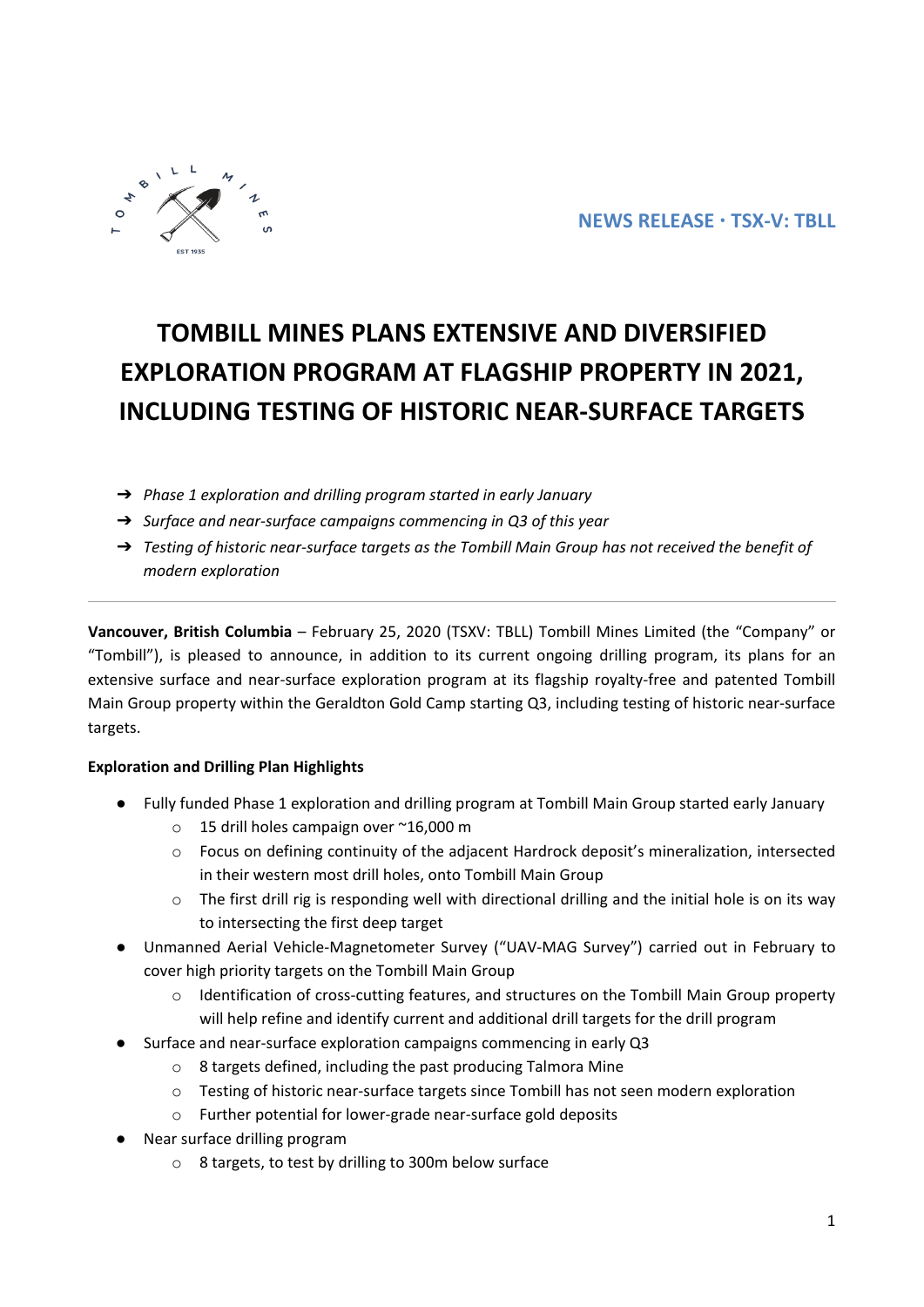Adam Horne, CEO – commented; "In addition to the successful launch of our drilling program, we look forward to diversifying and doing modern near-surface work in Q3 on the Tombill Main Group for the first time. Our neighbour, the Hardrock Project, has identified 16 ore zones, and we are excited to begin exploring the Tombill Main Group that we believe could have similar potential. The table below outlines our total exploration program over the near-term."



Source

Current- Premier Gold Feasibility Study press release Tech Hardrock Project (Dec 16, 2020)  $(1)$ 

- Historical-Premier NI 43-101 Tech report Hardrock Project (Dec 21, 2016)  $(2)$
- $(3)$ InnovExplo Report (July 4, 2014)

#### **Summary: Phase 1 and Phase 2 Drilling Program**

- Phase 1 drill program started in early January, and in progress
- Focus on defining extension and continuity -- especially the F-zone -- from the neighbouring Hardrock Project's east to west resource plunge, including their western most drill hole (MM170 18.49 g/t – 20.5m), and additional zones that may continue onto the Tombill Main Group property
- Initial drill holes are directly adjacent to the Hardrock Project claim border
- Phase 1 plan comprises: 15 drill holes (5 hub-holes + 10 daughter holes) campaign over  $\sim$ 16,000 m
- Phase 2 plan comprises: 63 drill holes campaign over ~70,000 m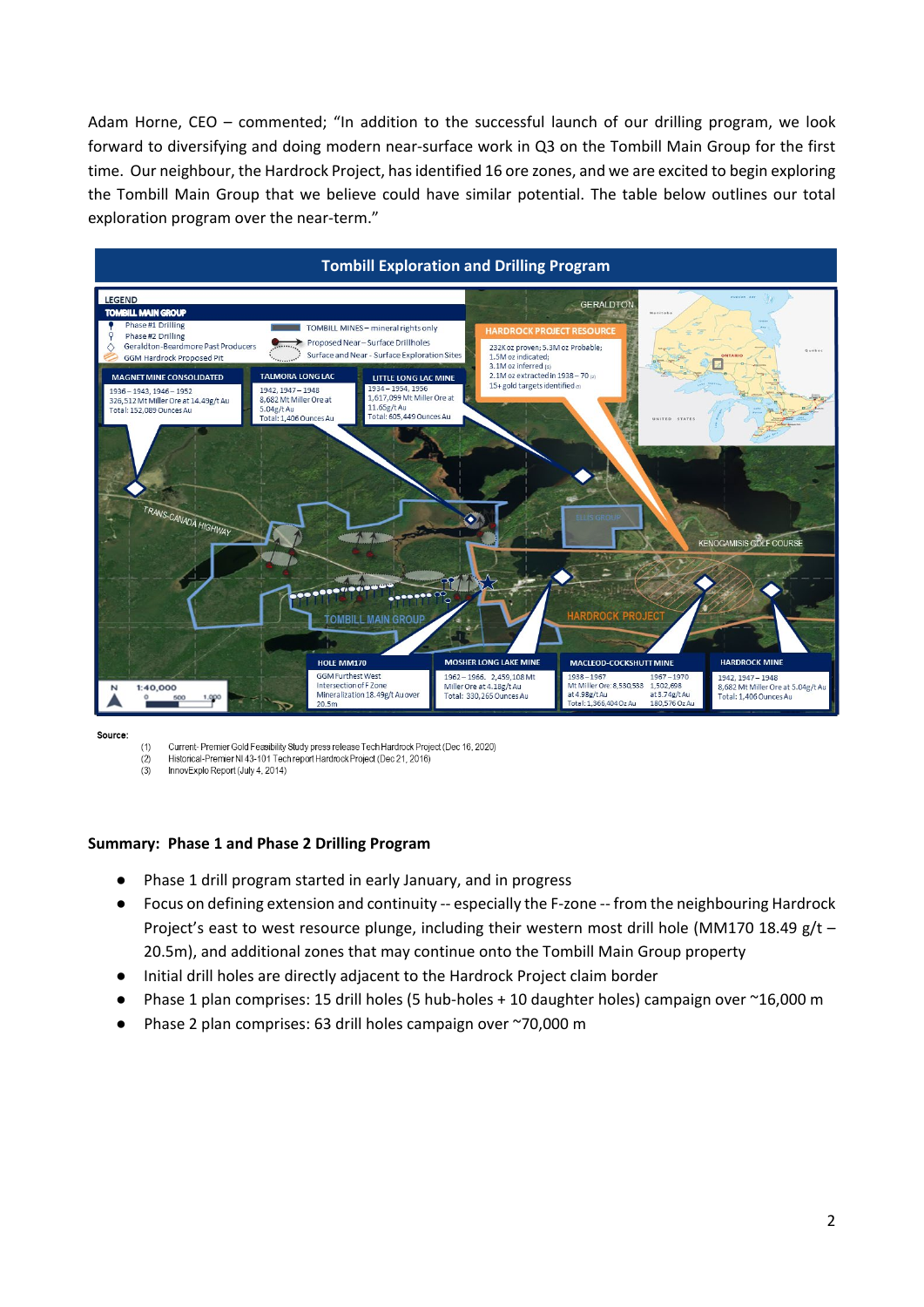

Source:

 $(1)$ Current- Premier Gold Feasibility Study press release Tech Hardrock Project (Dec 16, 2020)

Historical-Premier NI 43-101 Tech report Hardrock Project (Dec 21, 2016)  $(2)$  $(3)$ InnovExplo Report (July 4, 2014)

## **Surface and Near-Surface Exploration Campaigns**

- Beginning in early Q3, of which preparation work and UAV-MAG work is complete
- Much of the Tombill Main Group has not seen modern exploration
	- o Further potential for lower-grade near-surface gold deposits historically mined in the district
	- o Last surface exploration was conducted with antiquated methods
- Past producers and explorers in the district historically devoted no emphasis to looking for openpittable low grade gold resources
- This strategy was successful at the adjacent Hardrock Property in the delineation of 5 million ounces of open pit reserves associated with the past-producing mines with the identification of 16 separate ore zones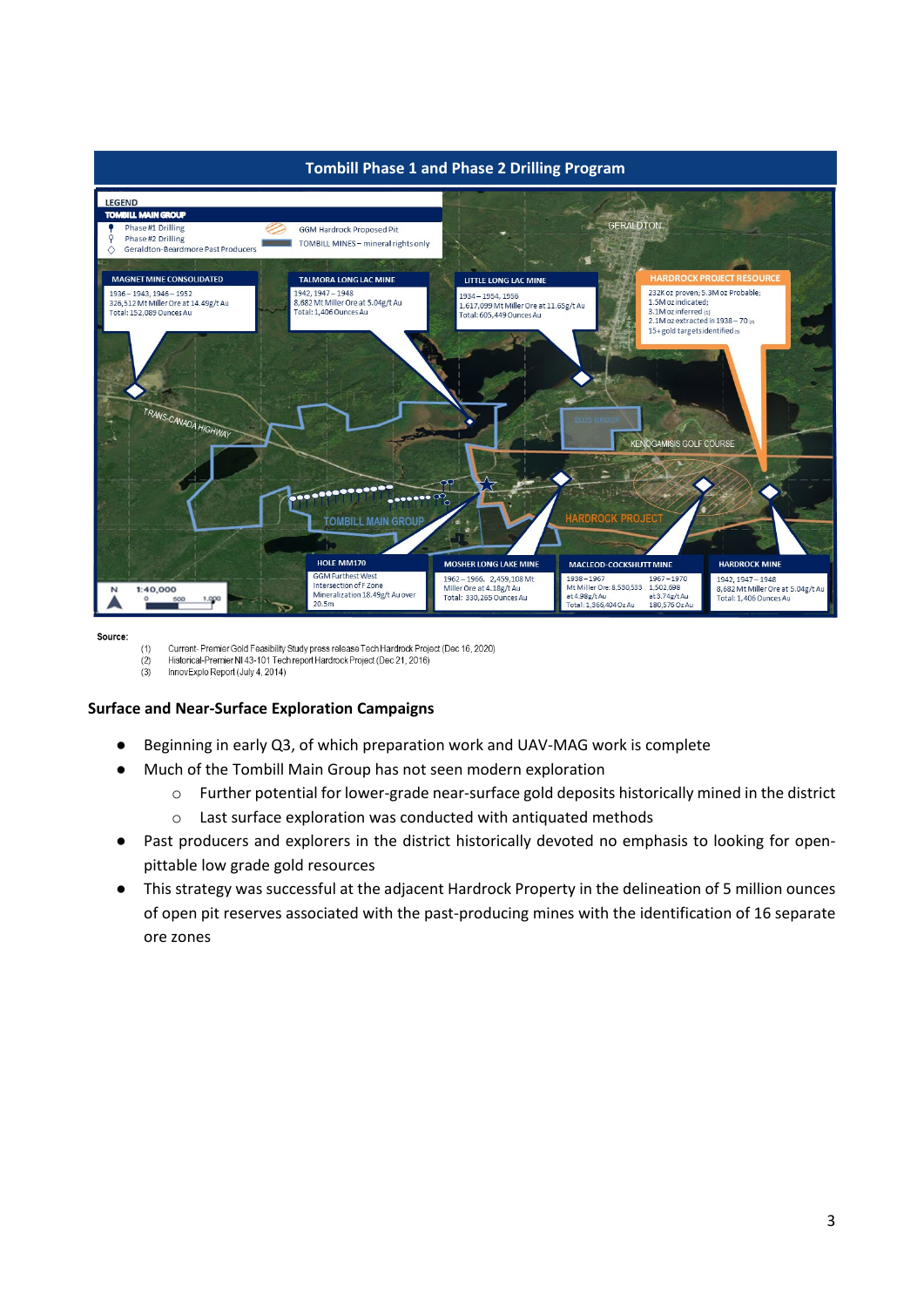

## **Near-Surface Drilling Campaigns**

- Embarking, concurrently with near-surface exploration, in early Q3
- Tombill identified 8 additional and potential targets for shallow surface drilling
	- o Of the multiple Hardrock zones, a good portion are quite close to the Tombill Main Group border
	- o Present underground grades at Hardrock (not near-surface) were comparable to those mined from 1930s to 1970s

Tim Twomey, Tombill Technical Advisor stated that, "It is remarkable that the Tombill Main Group property is so underexplored given its location right beside the Hardrock gold deposit. The potential at Tombill Main Group is therefore quite high for discovering more gold and we have high expectations that this will be realized using our planned drill-holes from the 'truth machines'."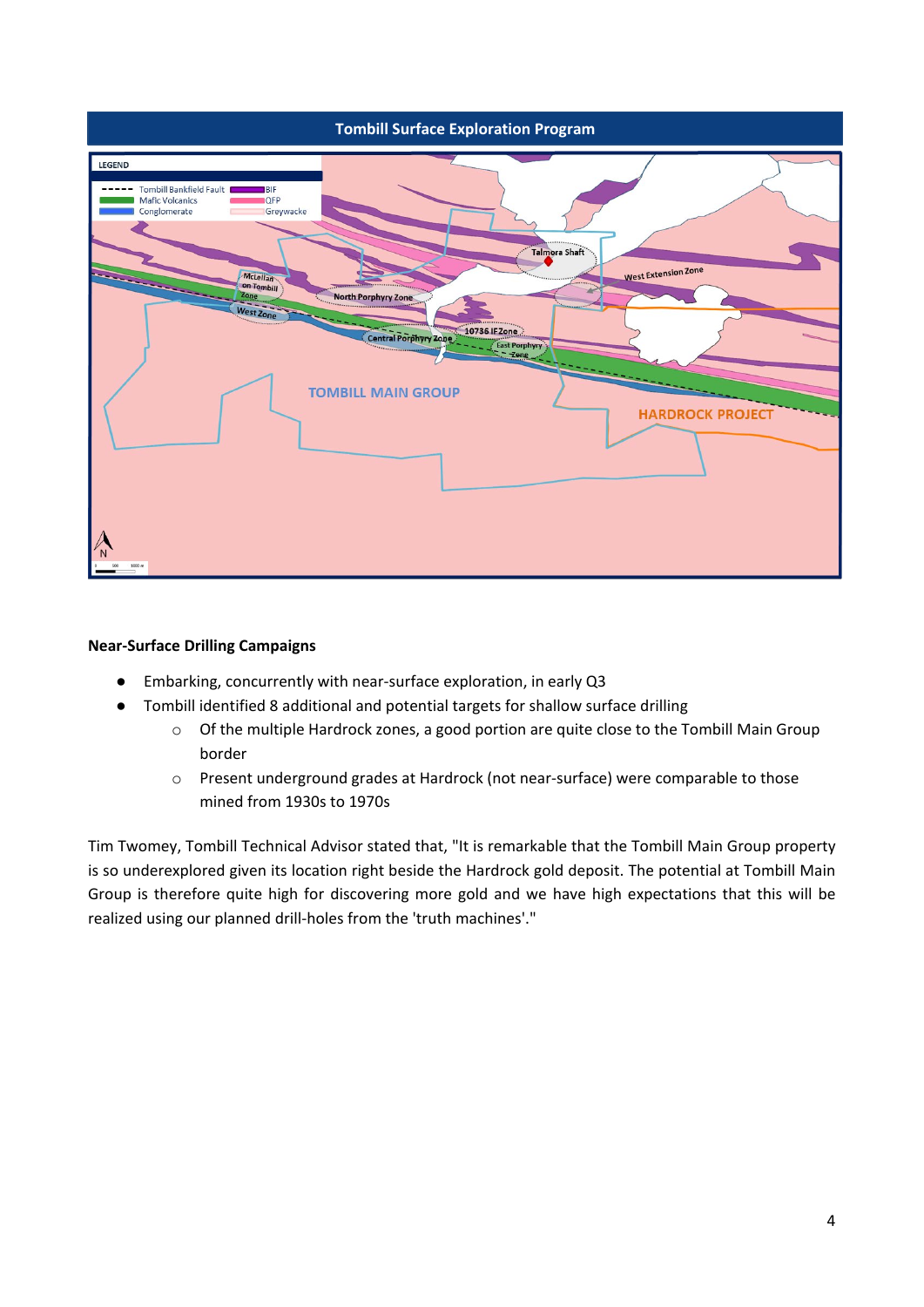

## **Highlights of Historical Work at Tombill Main Group**

Previous explorers at Tombill Main Group focused on narrow higher-grade quartz veins and structures and ignored the possibility of wide low-grade gold that could be amenable for open pit-type deposits. This is evidenced by Tombill Main Group's neighbour Greenstone Gold Mines who is developing an open pit mine with 5 million ounces of gold reserves, in the middle of historic underground mines that previously produced 2 million ounces of gold.

Most of the Property has not seen modern exploration since the Ontario government geologist, E.G. Pye published his report in 1951 on the Geology of Errington Township, Ontario Department of Mines, Annual Report Volume 6, part 6. Pye described the exploration history of Tombill Main Group's near-surface exploration targets in his publication, with some excerpts shown as below:

**1) East Porphyry**: "In the south part of claim 10737, is altered and mineralized, occurring along the contact between sheared porphyry and iron formation. Several diamond-drill holes were bored to test the zone, but the intersections showed only a sporadic occurrence of gold. The best results were found in discontinuous quartz stringers in the porphyry, which returned 0.74 oz/ton gold over 2.0 feet and 0.87 oz/ton gold over 1.9 feet."

**2) 10736 I.F. Zone**: "In 1946, the northernmost of the two bands of iron formation striking easterly across claims T.B. 10736, 10734, and 10737 was drilled and explored by trenching and stripping. This work disclosed the local occurrence of quartz stringers and sulphide mineralization." (Page 133, pt VI, 1951.)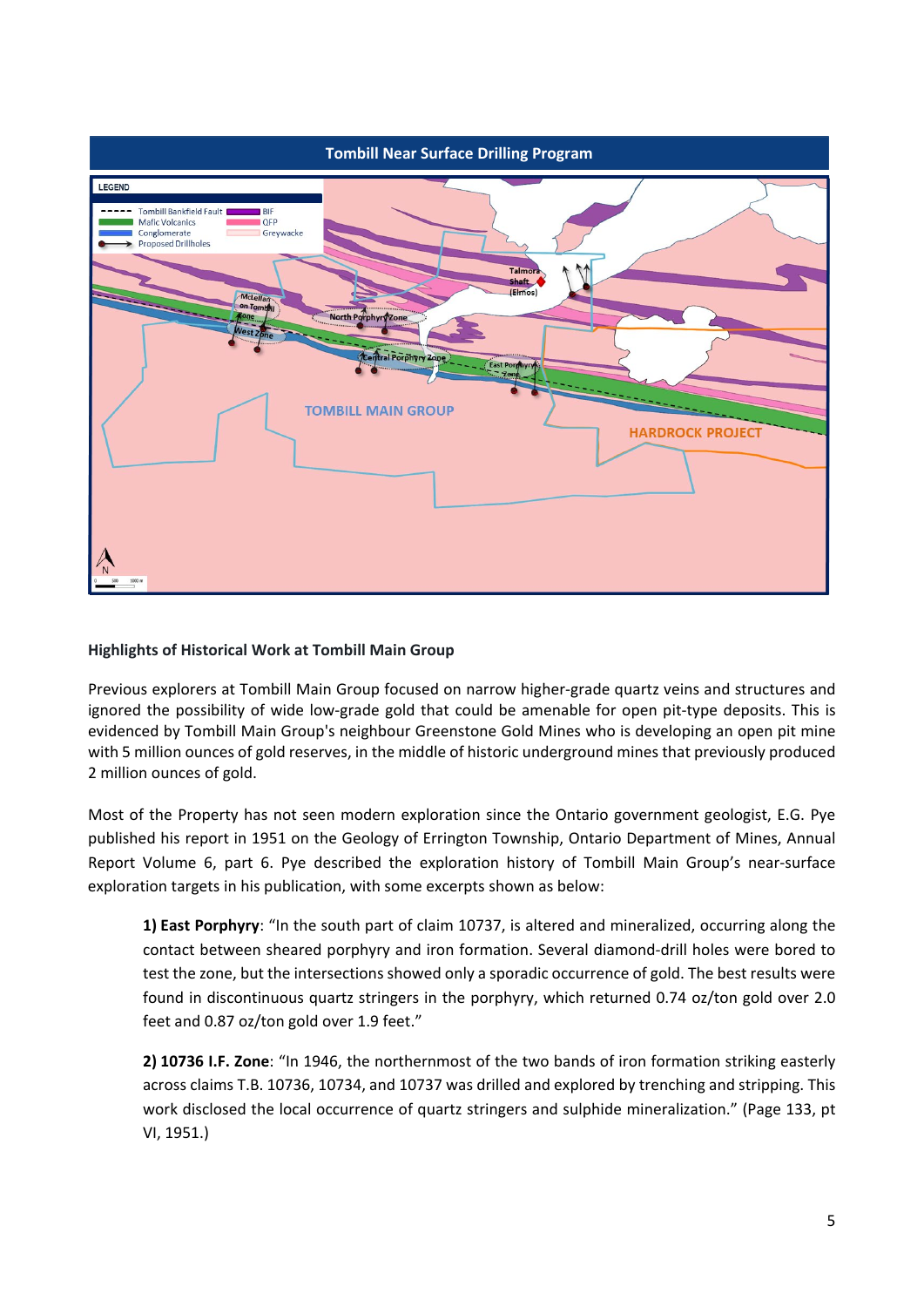**3) Central Porphyry**. "The mineralized zone, originally revealed by surface trenching has been traced by diamond-drilling for a length of approximately 1,500 feet. Throughout this length, the zone consists of sheared and brecciated porphyry, impregnated with small amounts of pyrite and arsenopyrite and cut by numerous but narrow and discontinuous stringers of quartz. The wall rock adjacent to the quartz stringers has been somewhat sericitized and, locally, carbonatized. The best drill intersection, at the east end of claim T.B. 10112, returned 0.26 ounces of gold per ton across a width of 2.5 feet." (Page 133, pt VI, 1951.)

**4) McLellan East**: "Consists of a shear zone about 150 feet in width in dark slaty greywacke and iron formation. The mineralization is largely pyrite with which the gold values are apparently associated. Native gold has been reported in the drill cores. This gold zone has a length of about 1,300 feet on McLellan and extends eastward into . . . [the Tombill Main Group] for another 700 feet." (Page 117, pt VI, 1951.)

**5) West Zone**: "Along the boundary between claims T.B. 10849 and 10854, in the western part of the claim group, surface trenching and diamond-drilling have disclosed the presence of several quartz veins and stringers scattered along a zone of shearing in conglomerate." (Page 133, pt VI, 1951.)

**6) Talmora Mine**: "Several auriferous quartz veins were found within a west plunging, saddle-shaped mass of diorite. These veins have been opened up and tested by Talmora Longlac Gold Mines. Irregular fractures and shear zones, containing quartz veins and stringers of limited lateral and vertical extent, occur in both the greywacke and the diorite. These sections, according to the management, averaged 0.64, 0.63, and 0.75 ounces of gold per ton across widths of 1.57, 1.98, and 1.30 feet, respectively. A raise driven through the ore shoots indicated that these averages persisted between the two levels. On the 515-foot level… opened up several discontinuous and irregularly arranged vein zones…averaged 0.12 ounces of gold per ton across a width of 5.8 feet, for a horizontal length of 296 feet. Farther east along the zone, the other section, 226 feet in length, averaged 0.113 ounces per ton across a width of 4.2 feet." (Pages 126-127, pt VI, 1951.)

Tombill cautions that historical results were collected and reported by past operators and cannot be verified nor confirmed by a Qualified Person, but form a basis for ongoing work in the Property area.

## **Qualified Person**

Glen Kuntz, P.Geo, of Nordmin, is the Company's designated Qualified Person for this news release within the meaning of National Instrument 43-101 Standards of Disclosure for Mineral Projects and has reviewed and approved its scientific and technical content.

The Company cautions that its Qualified Person has been unable to verify the information concerning the Hardrock Project and that this information is not necessarily indicative of the mineralization on the Tombill Main Group.

## **About Tombill**

Tombill owns various royalty-free mineral exploration and past-producing gold properties in the Geraldton and Beardmore Camp, Ontario. The Company's business is mineral exploration, primarily gold. It has 74 claims: 60 are owned and patented, five leased, and nine where it owns the mineral rights. Of these, the Tombill Main Group property comprises 58 claims: 54 owned patents, and four owned mineral rights. The